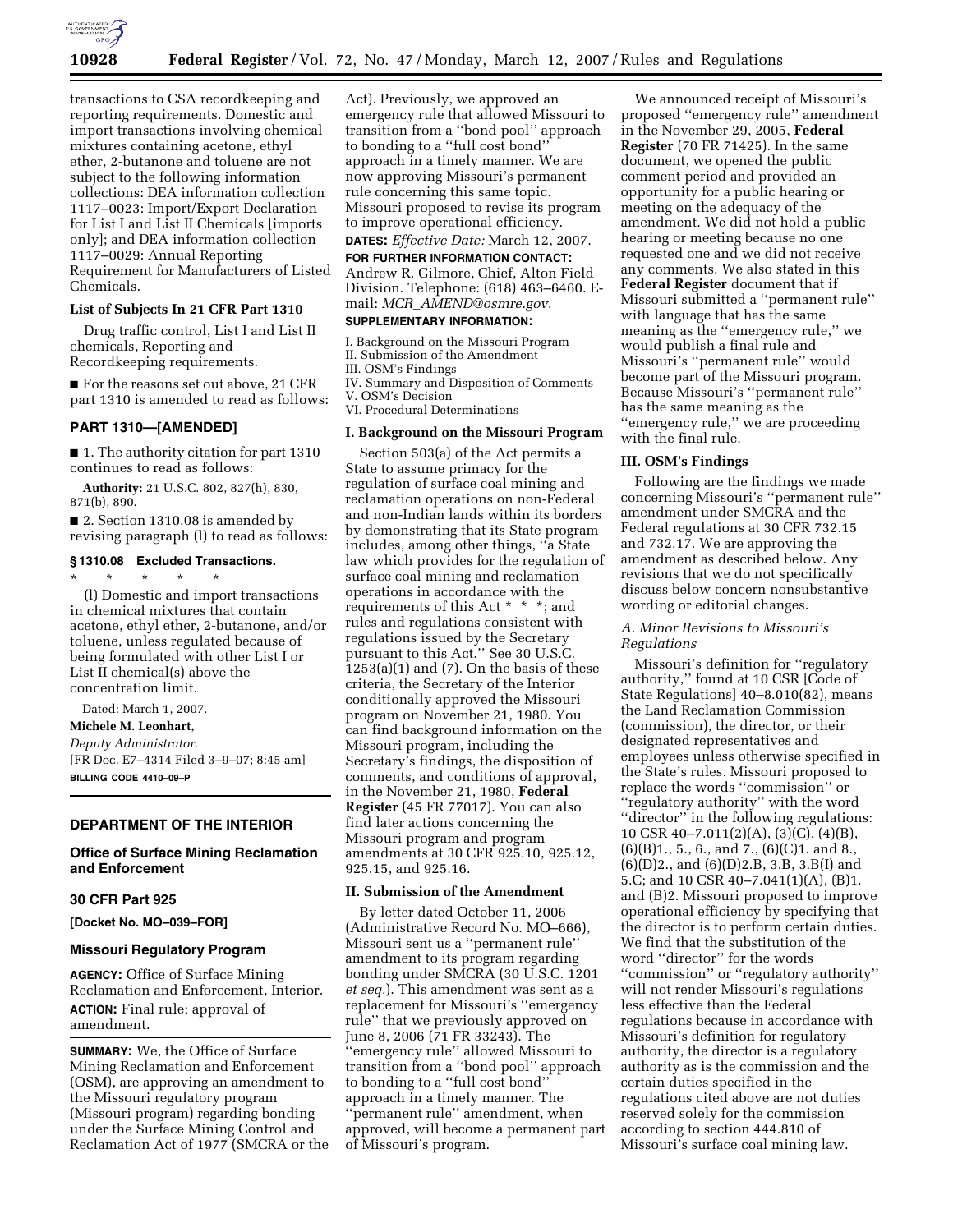Therefore, we are approving these revisions.

*B. Revisions to Missouri's Regulations That Have the Same Meaning as the Corresponding Provisions of the Federal Regulations* 

The State regulations listed in the table below contain language that is the same as or similar to the corresponding sections of the Federal regulations.

| Topic                                                            | Missouri regulation (10 CSR)                    | Federal counterpart regulation (30 CFR)                                                                                                             |  |  |
|------------------------------------------------------------------|-------------------------------------------------|-----------------------------------------------------------------------------------------------------------------------------------------------------|--|--|
|                                                                  | through (III), and $(6)(D)3$ ., and $(6)(D)6$ . | $800.11(d)$ .<br>800.14(a) and (b).<br>800.15.<br>$800.21(b)(2)$ .<br>800.23(a).<br>800.23(b), (b)(2), (b)(4)(i) through (iii), (c), and<br>$(t)$ . |  |  |
| Criteria and schedule for release of reclama-<br>tion liability. |                                                 | $800.40(c)$ .                                                                                                                                       |  |  |

Because the above State regulations have the same meaning as the corresponding Federal regulations, we find that they are no less effective than the Federal regulations.

*C. 10 CSR 40–7.011 Bond Requirements* 

1. 10 CSR 40–7.011(1) Definitions

a. Missouri proposed to revise its definition for personal bond in paragraph  $(1)(C)$  to read as follows:

Personal bond means an indemnity agreement in a sum certain executed by the permittee as principal which is supported by negotiable certificates of deposit or irrevocable letters of credit which may be drawn upon by the director if reclamation is not completed or if the permit is revoked prior to completion of reclamation.

The Federal definition for collateral bond found at 30 CFR 800.15(b) means an indemnity agreement in a sum certain executed by the permittee as principal which is supported by one or more of the following: A cash account; negotiable bonds of the United States, a State, or municipality; negotiable certificates of deposit; irrevocable letters of credit; a perfected, first-lien security interest in real property; or other investment-grade rated securities having a rating of AAA, AA, or A or an equivalent rating issued by a nationally recognized securities rating service. The Federal regulation at 30 CFR 800.50 provides for the regulatory authority to forfeit bonds and use funds collected from bond forfeiture to complete the reclamation plan or portion thereof, on the permit area or increment to which bond coverage applies.

Missouri has chosen to limit the vehicles that support an indemnity agreement to negotiable certificates of deposit and irrevocable letters of credit. Missouri also provides that the director may use funds from personal bonds if reclamation is not completed or if the permit is revoked before the completion

of reclamation. We are, therefore, approving Missouri's definition for personal bond because it is no less effective than the above Federal regulations.

b. Missouri proposed to revise its definition for Phase I bond in paragraph (1)(D) to read as follows:

Phase I bond means performance bond conditioned on the release of sixty percent (60%) of the bond upon the successful completion of Phase I reclamation of a permit area in accordance with the approved reclamation plan.

There is no Federal definition for Phase I bond, however, the Federal regulation at 30 CFR 800.40(c) states that the regulatory authority may release all or part of the bond for the entire permit area or incremental area if the regulatory authority is satisfied that all the reclamation or a phase of the reclamation covered by the bond or portion thereof has been accomplished in accordance with specific schedules for reclamation of Phases I, II, and III. The schedule for Phase I reclamation, found at 30 CFR 800.40(c)(1), involves the operator completing the backfilling, re-grading (which may include the replacement of topsoil), and drainage control of a bonded area in accordance with the approved reclamation plan. When this schedule is complete, the regulatory authority may release 60 percent of the bond. We are approving Missouri's definition for Phase I bond because it is no less effective than the Federal regulation at 30 CFR  $800.40(c)(1)$ .

#### 2. 10 CSR 40–7.011(6) Types of Bonds

#### *a. 10 CSR 40–7.011(6)(A) Surety Bonds*

Missouri proposed to revise paragraph (6)(A)8. regarding surety bonds. This paragraph inappropriately refers to a ''bank'' or ''bank charter'' when the subject matter of this paragraph pertains

to a surety company. Missouri proposed to delete the language that refers to a ''bank'' or ''bank charter.'' Also, Missouri proposed to correct the incorrect reference citation, 10 CSR 40– 7.031(A)(6), so that it correctly reads 10 CSR  $40-7.031(1)(F)2$ . We are approving Missouri's revisions regarding the deletion of the terms ''bank'' and ''bank charter'' because they are inappropriately included in this paragraph that pertains only to surety companies. We are also approving the correction of the incorrect reference citation.

Finally, Missouri proposed that, upon the incapacity of the surety because of bankruptcy or insolvency, or suspension or revocation of its license, the permittee must promptly notify the director. Upon this notification, the director must issue a notice of violation (NOV) against the operator who is without bond coverage specifying that the operator must replace the bond in no more than 90 days. If the NOV is not abated in accordance with the schedule, a cessation order must be issued requiring immediate compliance with 10 CSR 40–3.150(4), Cessation of Operations—Permanent.

The Federal regulation at 30 CFR 800.16(e)(2) sets forth a requirement that upon the incapacity of a bank or surety company by reason of bankruptcy or insolvency, or suspension or revocation of a charter or license, the permittee must be deemed to be without bond coverage and must promptly notify the regulatory authority. When the regulatory authority receives the notification, it must notify the operator in writing to replace the bond in a period not to exceed 90 days. If the operator does not provide an adequate bond, the operator must cease mining and immediately begin reclamation operations in accordance with the approved reclamation plan.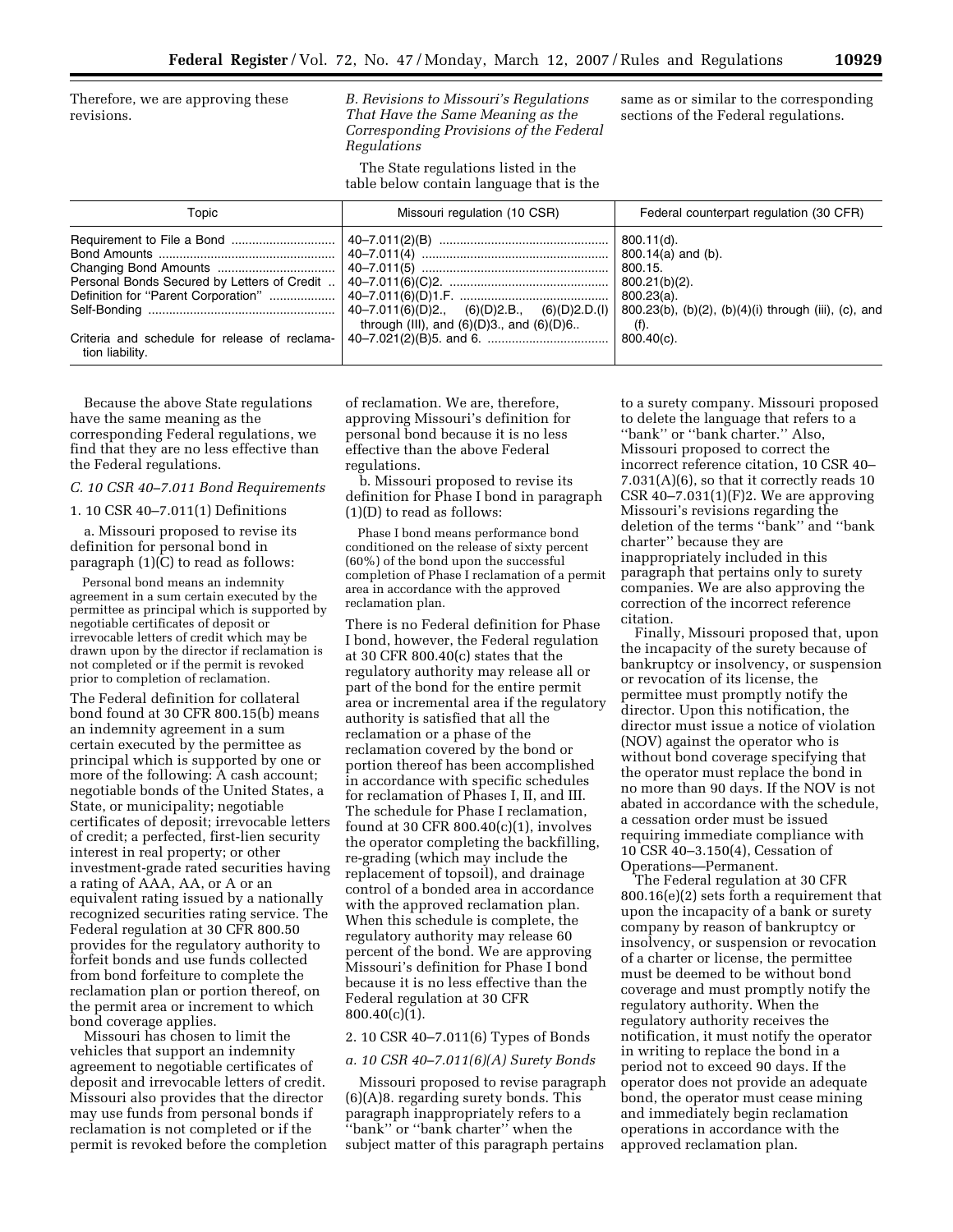We are approving the above revision because it is no less effective than the Federal regulation at 30 CFR 800.16(e)(2).

## *b. 10 CSR 40–7.011(6)(B) Personal Bonds Secured by Certificates of Deposit*

i. Missouri proposed to revise paragraphs (6)(B)2., 4., 6., and 7. regarding personal bonds secured by certificates of deposit. Paragraph (6)(B)4. refers to banks or savings and loan companies issuing the certificates of deposit, while paragraphs (6)(B)2., 6., and 7. only refer to banks issuing certificates of deposit. Missouri proposed to revise these paragraphs to make them consistent with paragraph (6)(B)4. Missouri also proposed to remove the term ''Federal Savings and Loan Insurance Corporation (FSLIC)'' from this paragraph because the FSLIC was abolished and the Federal Deposit Insurance Corporation (FDIC) now insures savings and loan companies. We are approving these revisions because the Federal regulation at 30 CFR 800.21(a)(4) implies that banks or savings and loan companies are acceptable sources for certificates of deposit by its reference to certificates of deposits insured by the FDIC or the FSLIC.

ii. Missouri proposed to revise paragraph (6)(B)4. by adding that permittees may not submit, from a single bank or savings and loan company, certificates of deposit totaling more than the maximum insurable amount as determined by the FDIC. We are approving this revision because the Federal regulation at 30 CFR 800.21(a)(4) contains the provision that an individual certificate of deposit cannot be accepted in an amount that is greater than the maximum insurable amount as determined by the FDIC.

iii. Missouri proposed to revise paragraph (6)(B)7. by changing the number of days that an operator has for replacing bond coverage from 60 to 90 days if the operator is without bond because of a bank's or savings and loan company's insolvency or bankruptcy or suspension or revocation of its charter or license. Missouri also proposed to add a requirement to paragraph (6)(B)7. that prohibits an operator from resuming mining operations until after the director has determined that an acceptable bond has been posted. We are approving the revision because the Federal regulation at 30 CFR 800.16(e) provides that the operator must replace the bond in a period not to exceed 90 days and that the operator must not resume mining operations until the regulatory authority has determined that an acceptable bond has been posted.

### *c. 10 CSR 40–7.011(6)(C) Personal Bonds Secured by Letters of Credit*

i. Missouri proposed to revise paragraph (6)(C)4. as follows:

The letter of credit shall be issued by a bank authorized to do business in the United States. If the issuing bank is located in another state, a bank located in Missouri must confirm the letter of credit. Confirmations shall be irrevocable and on a form provided by the director;

The Federal regulation at 30 CFR 800.21(b)(1) requires letters of credit to be issued by a bank organized or authorized to do business in the United States. Therefore, we are approving Missouri's proposed revision because it is no less effective than the Federal regulation.

ii. Missouri proposed to revise paragraph (6)(C)9. to require the bond to have a mechanism by which a bank must give prompt notice to the director and the permittee of any action filed alleging the insolvency or bankruptcy of the bank or permittee or alleging any violations which would result in the suspension or revocation of the bank's charter or license to do business. Missouri also proposed that upon the incapacity of any bank by reason of insolvency or bankruptcy or suspension or revocation of its charter or license, the permittee shall be deemed to be without bond and the director must, upon notification of the incapacity, issue an NOV to the operator who is without bond. The NOV must specify a period not to exceed 90 days in which to replace the bond coverage. In addition, if the NOV is not abated in accordance with the abatement schedule, a cessation order must be issued requiring the immediate compliance with 10 CSR 40–3.150(4) Cessation of Operations—Permanent and the mining operations must not resume until the director has determined that an acceptable bond has been posted.

The Federal regulation at 30 CFR 800.16(e)(1) requires the bond to have a mechanism for a bank or surety company to promptly notify the regulatory authority and the permittee of any action filed alleging the insolvency or bankruptcy of the bank, surety company, or permittee or alleging any violations which would result in the suspension or revocation of the bank's or surety company's charter or license to do business. The Federal regulation at 30 CFR 800.16(e)(2) deems the permittee to be without bond coverage upon the incapacity of the bank or surety company by reason of insolvency or bankruptcy or suspension or revocation of its charter or license

and requires the permittee to promptly notify the regulatory authority of the incapacity. The regulatory authority upon this notification must notify, in writing, the operator who is without bond coverage, to replace bond coverage in a period not to exceed 90 days. If an adequate bond is not posted, the operator must (1) cease mining, (2) comply with 30 CFR 816.132 or 30 CFR 817.132, Cessation of Operations: Permanent, and (3) immediately begin reclamation operations in accordance with the reclamation plan.

We are approving Missouri's revisions because they are no less effective than the above Federal regulations.

#### *d. 10 CSR 40–7.011(6)(D) Self-Bonding*

i. Missouri proposed to revise paragraph (6)(D)8. by changing the time period for replacing the bond from 60 days to 90 days if the financial conditions of the permittee or thirdparty guarantors change so that they no longer satisfy the requirements for being able to post self bonds. Missouri also proposed that if the bond is not replaced in accordance with the schedule set by the director, the operator must immediately begin to conduct reclamation operations in accordance with the reclamation plan.

The Federal regulation at 30 CFR 800.23(g) provides that if the financial conditions of the applicant, parent, or non-parent corporate guarantor change so that the criteria for being able to post self bonds are not met, the permittee must immediately notify the regulatory authority and must post an alternative form of bond within 90 days. If the permittee does not post the alternate bond, the operator must cease mining operations and immediately begin to conduct reclamation operations in accordance with the reclamation plan.

We are approving Missouri's revision because it is no less effective than the Federal regulation at 30 CFR 800.23(g).

### 3. 10 CSR 40–7.011(7) Replacement of Bonds

Missouri proposed to revise paragraph (7)(A). This paragraph allows permittees to replace existing surety or personal bonds with other surety or personal bonds. Missouri proposed to add self bonds so that permittees may replace existing surety, personal or self bonds with other surety, personal or self bonds.

The Federal regulation at 30 CFR 800.30(a) provides that the regulatory authority may allow a permittee to replace existing bonds with other bonds that provide adequate coverage.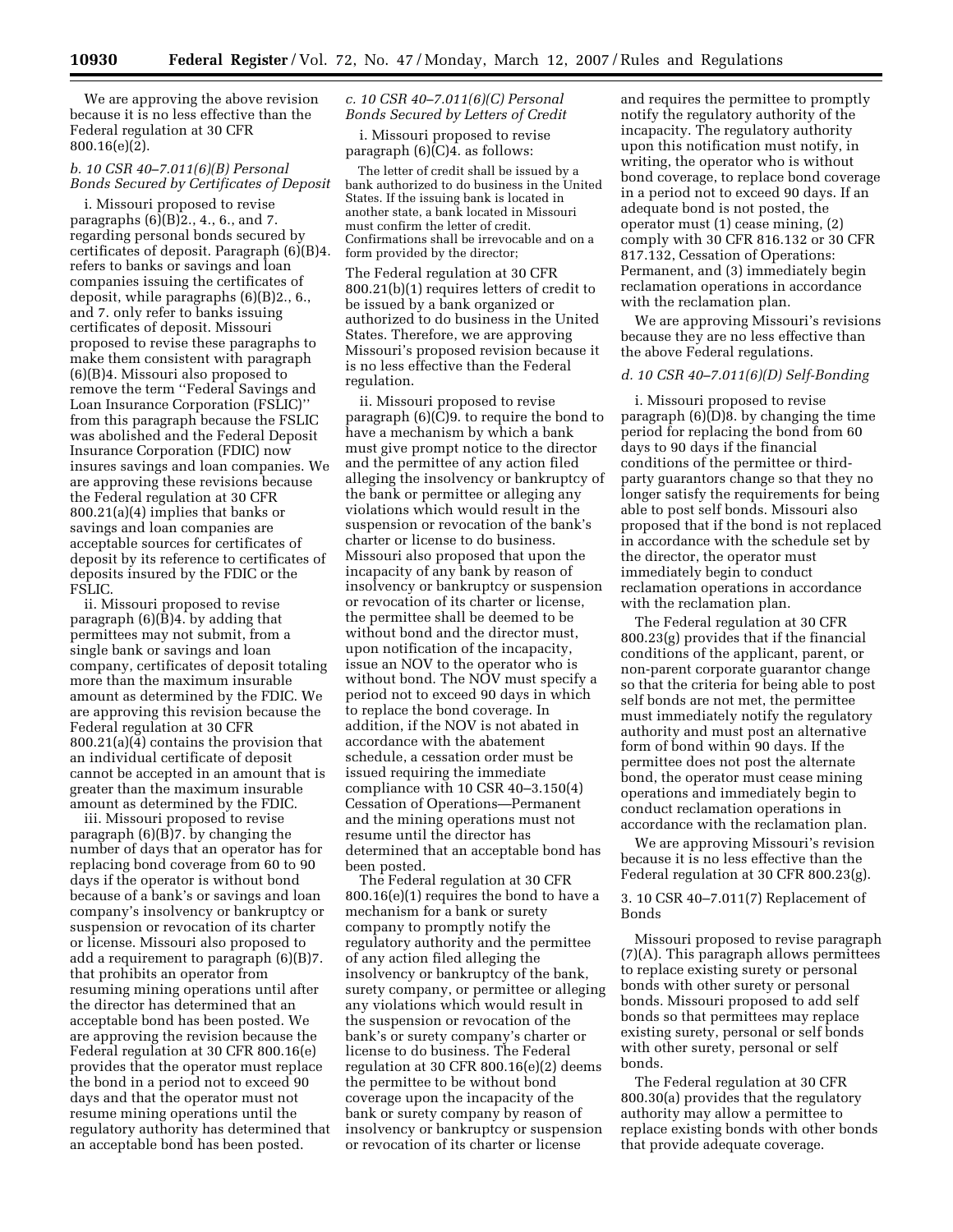We are approving Missouri's revision because it is no less effective than the Federal regulation at 30 CFR 800.30(a).

## *D. 10 CSR 40–7.021(2) Criteria and Schedule for Release of Reclamation Liability*

1. Missouri proposed to revise paragraphs (2) and (2)(E) Paragraph (2) reads as follows:

(2) Criteria and Schedule for Release of Reclamation Liability. Except as described in subsection (2)(E), reclamation liability shall be released in three (3) phases.

Missouri proposed to delete the phrase, ''Except as described in subsection  $(2)(E)$ ," so that revised paragraph  $(2)$ reads as follows:

(2) Criteria and Schedule for Release of Reclamation Liability. Reclamation liability shall be released in three (3) phases.

Paragraph (2)(E) reads as follows:

(E) All bonding liability may be released in full from undisturbed areas when further disturbances from surface mining have ceased. No bonding shall be released from undisturbed areas before Phase I liability applying to adjacent disturbed lands is released, except that the commission may approve a separate bond release from an area of undisturbed land if the area is not excessively small and can be separated from areas that have been or will be disturbed by a distinct boundary, which can be easily located in the field and which is not so irregular as to make record keeping unusually difficult. The permit shall terminate on all areas where all bonds have been released.

Missouri proposed to delete all the language in this paragraph except the last sentence, so that revised paragraph (2)(E) reads as follows:

(E) The permit shall terminate on all areas where all bonds have been released.

The Federal regulations that pertain to the requirement for releasing Phase I, II, and III performance bonds are found at 30 CFR 800.40(c), however, there are no direct Federal counterpart regulations to 10 CSR 40–7.021(2) and (2)(E). The language being removed from 10 CSR 40–7.021(2) references 10 CSR 40– 7.021(2)(E) and both of these paragraphs pertain to the full release of bond, under certain conditions, from undisturbed areas where further disturbance from surface mining have ceased. The Federal regulation at 30 CFR 800.15(c) allows bond adjustments which involve undisturbed land and states that these adjustments are not considered bond release subject to the procedures of 30 CFR 800.40. We are approving the removal of the language from 10 CSR 40–7.021(2) and  $(2)$ (E) because the removal of this language is not inconsistent with and will not render

Missouri's regulations less effective than the Federal regulations.

2. Missouri proposed to revise paragraph (2)(A) regarding the criteria for release of Phase I liability. Paragraph (2)(A) reads as follows:

(A) An area shall qualify for release of Phase I liability upon completion of backfilling and grading, topsoiling, drainage control and initial seeding of the disturbed area. Phase I bond shall be retained on unreclaimed temporary structures, such as roads, siltation structures, diversions and stockpiles, on an acre for acre basis.

Missouri proposed to delete the phrase, ''on an acre for acre basis,'' from the last sentence of this paragraph.

The Federal counterpart regulation is found at 30 CFR 800.40(c)(1) and provides that Phase I reclamation is complete after the operator completes the backfilling, regrading (which may include the replacement of topsoil), and drainage control of the bonded area in accordance with the approved reclamation plan. We are approving the deletion of the above phrase from Missouri's regulation because it will not render the State regulation less effective than the Federal counterpart regulation.

3. Missouri proposed to revise paragraph (2)(B)4. regarding the criteria for qualifying for release of Phase II liability to read as follows:

4. A plan for achieving Phase III release has been approved for the area requested for release and the plan has been incorporated into the permit;

There is no direct Federal counterpart regulation for paragraph (2)(B)4. However, the Federal regulation at 30 CFR 784.13(a) requires each application to contain a plan for the reclamation of the lands within the proposed permit area. Missouri's proposed regulation is no less effective than the above Federal regulations and we are approving it.

4. Missouri proposed to revise paragraph (2)(D) regarding bond release by deleting the language and replacing it with new language, and by adding new paragraphs 1. through 3. to read as follows:

(D) Bonds release.

1. Phase I—After the operator completes the backfilling, grading, topsoiling, drainage control, and initial seeding of the disturbed area in accordance with the approved reclamation plan, the director shall release 60 percent of the bond for the applicable area.

2. Phase II—After vegetation has been established on the regraded mined lands in accordance with the approved reclamation plan, the director shall release an additional amount of bond. When determining the amount of bond to be released after successful vegetation has been established, the director shall retain that amount of bond for the vegetated area which would be

sufficient to cover the cost of reestablishing vegetation if completed by a third party and for the period specified for in 10 CSR 40– 7.021(1)(B) for reestablishing vegetation.

3. Phase III—After the operator has completed successfully all surface coal mining and reclamation activities, the director shall release the remaining portion of the bond, but not before the expiration period specified for the period of liability in 10 CSR 40–7.021(1)(B).

The Federal counterpart regulations are found at 30 CFR 800.40(c)(1) through (c)(3) and set forth the criteria for releasing bond based upon the three phases of reclamation. We are approving Missouri's proposed revision because it is substantively the same as the Federal counterpart regulations.

## *E. 10 CSR 40–7.031 Permit Revocation, Bond Forfeiture and Authorization To Expend Reclamation Fund Monies*

Missouri proposed to revise paragraph (2) regarding the procedures for permit suspension or revocation and paragraph (4) regarding declaration of permit revocation. More specifically, Missouri proposed to revise paragraphs (2)(E)1. and (4), and to delete paragraphs (2)(E)2.C and D in order to remove provisions related to the Missouri Coal Mine Land Reclamation Fund. Missouri also proposed to add new paragraphs  $(4)(A)$  through  $(B)$ 2. to specify what monies the director may use for reclamation purposes for bonds forfeited before January 1, 2006, and for those forfeited on or after January 1, 2006.

The Federal regulations at 30 CFR 800.11(a) through (d) set forth the provisions for a permit applicant to file, with the regulatory authority, a bond or bonds for performance that is conditioned upon the faithful performance of all the requirements of the Act, the regulatory program, the permit, and the reclamation plan. The regulations also include a ''full cost bond'' bonding system. The Federal regulation at 30 CFR 800.11(e) provides that we may approve an alternative bonding system as part of a State program. The previously approved Missouri Coal Mine Land Reclamation Fund is a ''bond pool'' fund that is part of Missouri's alternative bonding system and is used to complete reclamation on permit sites for which the permits have been revoked and the associated bonds have been forfeited. Missouri proposed to terminate its alternative bonding system and to adopt a ''full cost bond'' bonding system effective January 1, 2006. With this transition to a ''full cost bond'' bonding system, Missouri proposed that only permit sites whose bonds have been forfeited before January 1, 2006, are eligible to have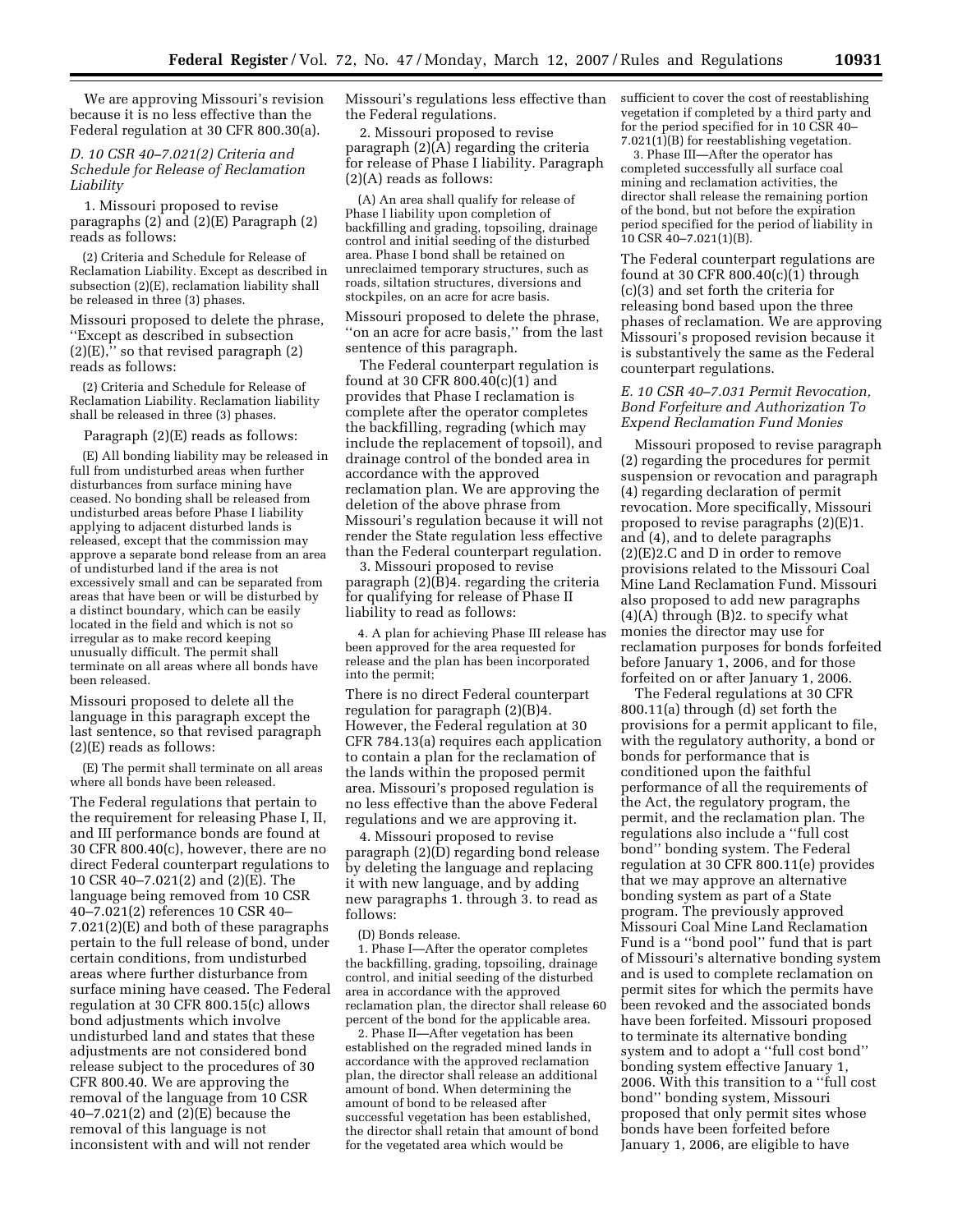monies expended from the ''bond pool'' fund for the purpose of completing reclamation of the sites. Missouri also proposed that permit sites whose bonds have been forfeited on or after January 1, 2006, are eligible to have monies expended from the forfeited ''full cost bonds'' for the purpose of completing reclamation of the sites. We are approving Missouri's revisions as they are no less effective than the Federal regulations because permit sites under the alternative bonding system and the ''full cost bond'' bonding system have funds available for reclamation, if required.

Finally, Missouri proposed to add new paragraphs (4)(B)1. and 2. to read as follows:

1. In the event the estimated amount forfeited is insufficient to pay for the full cost of reclamation, the operator shall be liable for remaining costs. The director may complete or authorize completion of reclamation of the bonded area and may recover from the operator all costs of reclamation in excess of the amount forfeited.

2. In the event the amount of performance bond forfeited is more than the amount necessary to complete reclamation, the unused funds shall be returned by the director to the party from whom they were collected.

The Federal counterpart regulations are found at 30 CFR 800.50(d)(1) and (2). We are approving Missouri's revisions because they are substantively identical to the Federal regulations.

## **IV. Summary and Disposition of Comments**

#### *Public Comments*

We asked for public comments on the emergency rule amendment (70 FR 71425), but did not receive any.

### *Federal Agency Comments*

On November 10, 2005, and December 13, 2005, under 30 CFR 732.17(h)(11)(i) and section 503(b) of SMCRA, we requested comments on the emergency rule amendment from various Federal agencies with an actual or potential interest in the Missouri program (Administrative Record Nos. MO–665.1 and MO–665.9). We did not receive any comments.

### *Environmental Protection Agency (EPA) Concurrence and Comments*

Under 30 CFR 732.17(h)(11)(ii), we are required to get a written concurrence from EPA for those provisions of the program amendment that relate to air or water quality standards issued under the authority of the Clean Water Act (33 U.S.C. 1251 *et seq.*) or the Clean Air Act (42 U.S.C. 7401 *et seq.*). None of the revisions that Missouri proposed to

make in this amendment pertain to air or water quality standards. Therefore, we did not ask EPA to concur on the emergency rule amendment.

On November 10, 2005, and December 13, 2005, under 30 CFR 732.17(h)(11)(i), we requested comments on the emergency rule amendment from EPA (Administrative Record Nos. MO–665.1 and MO–665.9). EPA did not respond to our request.

### *State Historic Preservation Officer (SHPO) and the Advisory Council on Historic Preservation (ACHP)*

Under 30 CFR 732.17(h)(4), we are required to request comments from the SHPO and ACHP on amendments that may have an effect on historic properties. On November 10, 2005, and December 13, 2005, we requested comments on Missouri's emergency rule amendment (Administrative Record No. MO–665.1 and MO–665.9), but neither responded to our request.

#### **V. OSM's Decision**

Based on the above findings, we approve the amendment Missouri sent us on October 11, 2006.

To implement this decision, we are amending the Federal regulations at 30 CFR part 925, which codify decisions concerning the Missouri program to include the original amendment submission date and the date of final publication for this rulemaking.

#### **VI. Procedural Determinations**

#### *Administrative Procedure Act*

This final rule has been issued without prior public notice or opportunity for public comment. The Administrative Procedure Act (APA) (5 U.S.C. 553) provides an exception to the notice and comment procedures when an agency finds there is good cause for dispensing with such procedures on the basis that they are impracticable, unnecessary or contrary to the public interest. We have determined that under 5 U.S.C. 553(b)(3)(B), good cause exists for dispensing with the notice of proposed rulemaking and public comment procedures for this rule. The provisions being approved in this rulemaking are substantively identical to those approved in the emergency rulemaking on June 8, 2006. At that time, notice and an opportunity to comment were provided to members of the public and no comments were received. Consequently, an additional comment period on the same provisions is viewed as unnecessary. In addition, we find that good cause exists under 5 U.S.C. 553(d)(3) to make this final rule effective immediately. Section 503(a) of

SMCRA requires that the State's program demonstrate that the State has the capability of carrying out the provisions of the Act and meeting its purposes. Making this rule effective immediately will expedite that process. SMCRA requires consistency of State and Federal standards.

#### *Executive Order 12630—Takings*

This rule does not have takings implications. This determination is based on the analysis performed for the counterpart Federal regulations.

#### *Executive Order 12866—Regulatory Planning and Review*

This rule is exempted from review by the Office of Management and Budget (OMB) under Executive Order 12866.

## *Executive Order 12988—Civil Justice Reform*

The Department of the Interior has conducted the reviews required by section 3 of Executive Order 12988 and has determined that this rule meets the applicable standards of subsections (a) and (b) of that section. However, these standards are not applicable to the actual language of State regulatory programs and program amendments because each program is drafted and promulgated by a specific State, not by OSM. Under sections 503 and 505 of SMCRA (30 U.S.C. 1253 and 1255) and the Federal regulations at 30 CFR 730.11, 732.15, and 732.17(h)(10), decisions on proposed State regulatory programs and program amendments submitted by the States must be based solely on a determination of whether the submittal is consistent with SMCRA and its implementing Federal regulations and whether the other requirements of 30 CFR parts 730, 731, and 732 have been met.

### *Executive Order 13132—Federalism*

This rule does not have Federalism implications. SMCRA delineates the roles of the Federal and State governments with regard to the regulation of surface coal mining and reclamation operations. One of the purposes of SMCRA is to ''establish a nationwide program to protect society and the environment from the adverse effects of surface coal mining operations.'' Section 503(a)(1) of SMCRA requires that State laws regulating surface coal mining and reclamation operations be ''in accordance with'' the requirements of SMCRA, and section 503(a)(7) requires that State programs contain rules and regulations ''consistent with'' regulations issued by the Secretary pursuant to SMCRA.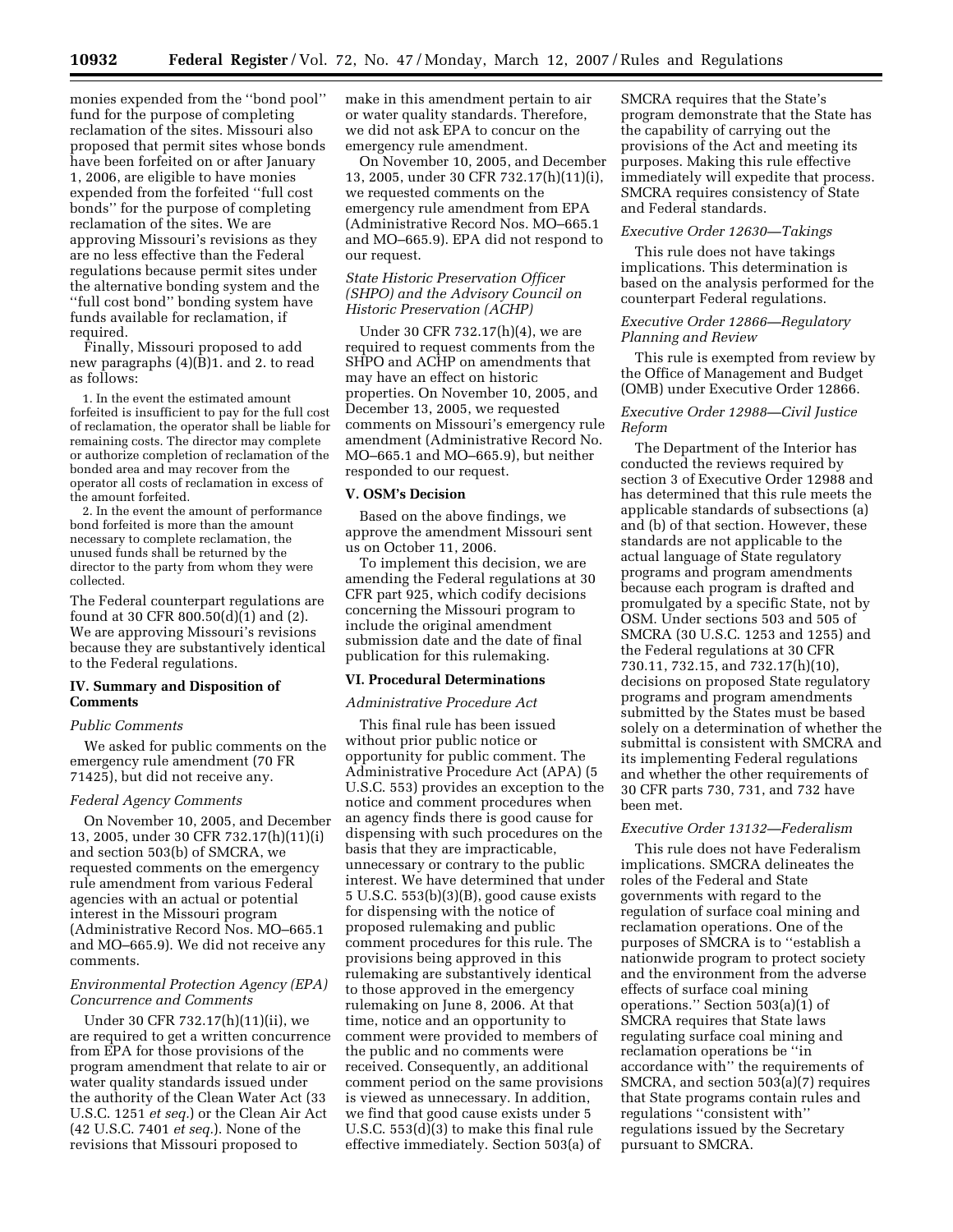## *Executive Order 13175—Consultation and Coordination With Indian Tribal Governments*

In accordance with Executive Order 13175, we have evaluated the potential effects of this rule on Federallyrecognized Indian tribes and have determined that the rule does not have substantial direct effects on one or more Indian tribes, on the relationship between the Federal Government and Indian tribes, or on the distribution of power and responsibilities between the Federal Government and Indian tribes. This determination is based on the fact that the Missouri program does not regulate coal exploration and surface coal mining and reclamation operations on Indian lands. Therefore, the Missouri program has no effect on Federallyrecognized Indian tribes.

## *Executive Order 13211—Regulations That Significantly Affect the Supply, Distribution, or Use of Energy*

On May 18, 2001, the President issued Executive Order 13211 which requires agencies to prepare a Statement of Energy Effects for a rule that is (1) considered significant under Executive Order 12866, and (2) likely to have a significant adverse effect on the supply, distribution, or use of energy. Because this rule is exempt from review under Executive Order 12866 and is not expected to have a significant adverse effect on the supply, distribution, or use of energy, a Statement of Energy Effects is not required.

## *National Environmental Policy Act*

This rule does not require an environmental impact statement because section 702(d) of SMCRA (30 U.S.C. 1292(d)) provides that agency decisions on proposed State regulatory program provisions do not constitute major Federal actions within the

meaning of section 102(2)(C) of the National Environmental Policy Act (42 U.S.C. 4332(2)(C)).

### *Paperwork Reduction Act*

This rule does not contain information collection requirements that require approval by OMB under the Paperwork Reduction Act (44 U.S.C. 3507 *et seq.*).

#### *Regulatory Flexibility Act*

The Department of the Interior certifies that this rule will not have a significant economic impact on a substantial number of small entities under the Regulatory Flexibility Act (5 U.S.C. 601 *et seq.*). The State submittal, which is the subject of this rule, is based upon counterpart Federal regulations for which an economic analysis was prepared and certification made that such regulations would not have a significant economic effect upon a substantial number of small entities. In making the determination as to whether this rule would have a significant economic impact, the Department relied upon the data and assumptions for the counterpart Federal regulations.

### *Small Business Regulatory Enforcement Fairness Act*

This rule is not a major rule under 5 U.S.C. 804(2), the Small Business Regulatory Enforcement Fairness Act. This rule: (a) Does not have an annual effect on the economy of \$100 million; (b) Will not cause a major increase in costs or prices for consumers, individual industries, Federal, State, or local government agencies, or geographic regions; and (c) Does not have significant adverse effects on competition, employment, investment, productivity, innovation, or the ability of U.S.-based enterprises to compete with foreign-based enterprises. This

determination is based upon the fact that the State submittal, which is the subject of this rule, is based upon counterpart Federal regulations for which an analysis was prepared and a determination made that the Federal regulation was not considered a major rule.

#### *Unfunded Mandates*

This rule will not impose an unfunded mandate on State, local, or tribal governments or the private sector of \$100 million or more in any given year. This determination is based upon the fact that the State submittal, which is the subject of this rule, is based upon counterpart Federal regulations for which an analysis was prepared and a determination made that the Federal regulations did not impose an unfunded mandate.

#### **List of Subjects in 30 CFR Part 925**

Intergovernmental relations, Surface mining, Underground mining.

Dated: February 2, 2007.

#### **Ervin J. Barchenger,**

*Acting Regional Director, Mid-Continent Region.* 

■ For the reasons set out in the preamble, 30 CFR part 925 is amended as set forth below:

## **PART 925—MISSOURI**

■ 1. The authority citation for part 925 continues to read as follows:

**Authority:** 30 U.S.C. 1201 *et seq.* 

■ 2. Section 925.15 is amended in the table by adding a new entry in chronological order by ''Date of final publication'' to read as follows:

### **§ 925.15 Approval of Missouri regulatory program amendments.**

\* \* \* \* \*

| Original amendment submission<br>date |         | Date of final publication |         | Citation/description |  |                                                                                                                                                                                                                                                                                                                                                                                                                                                                 |
|---------------------------------------|---------|---------------------------|---------|----------------------|--|-----------------------------------------------------------------------------------------------------------------------------------------------------------------------------------------------------------------------------------------------------------------------------------------------------------------------------------------------------------------------------------------------------------------------------------------------------------------|
|                                       | $\star$ |                           | $\star$ | $\star$              |  |                                                                                                                                                                                                                                                                                                                                                                                                                                                                 |
|                                       |         |                           |         | 7.041.               |  | 10 CSR 40–7.011(1)(C) and (D), (2)(A) and (B), (3)(C), (4) and (5),<br>$(6)(A)6.$ , 8. and 9., $(6)(B)1.$ , 2., and 4. through 7., $(6)(C)1.$ through<br>4., 8. and 9., (6)(D)1.F., 2., 2.B., 2.D.(1) through (III), 3., 5.C., 6., 8.,<br>and (7)(A); 10 CSR 40-7.021(1)(A), (2), (2)(A), (2)(B)3. through 6.,<br>$(2)(C)2., (2)(D)$ and $(E); 10$ CSR $40-7.031(2)(E)1.$ and 2.,<br>$(2)(E)2.C.$ & D., $(3)(C)$ , and $(4)$ through $(4)(B)2$ ; and 10 CSR 40- |